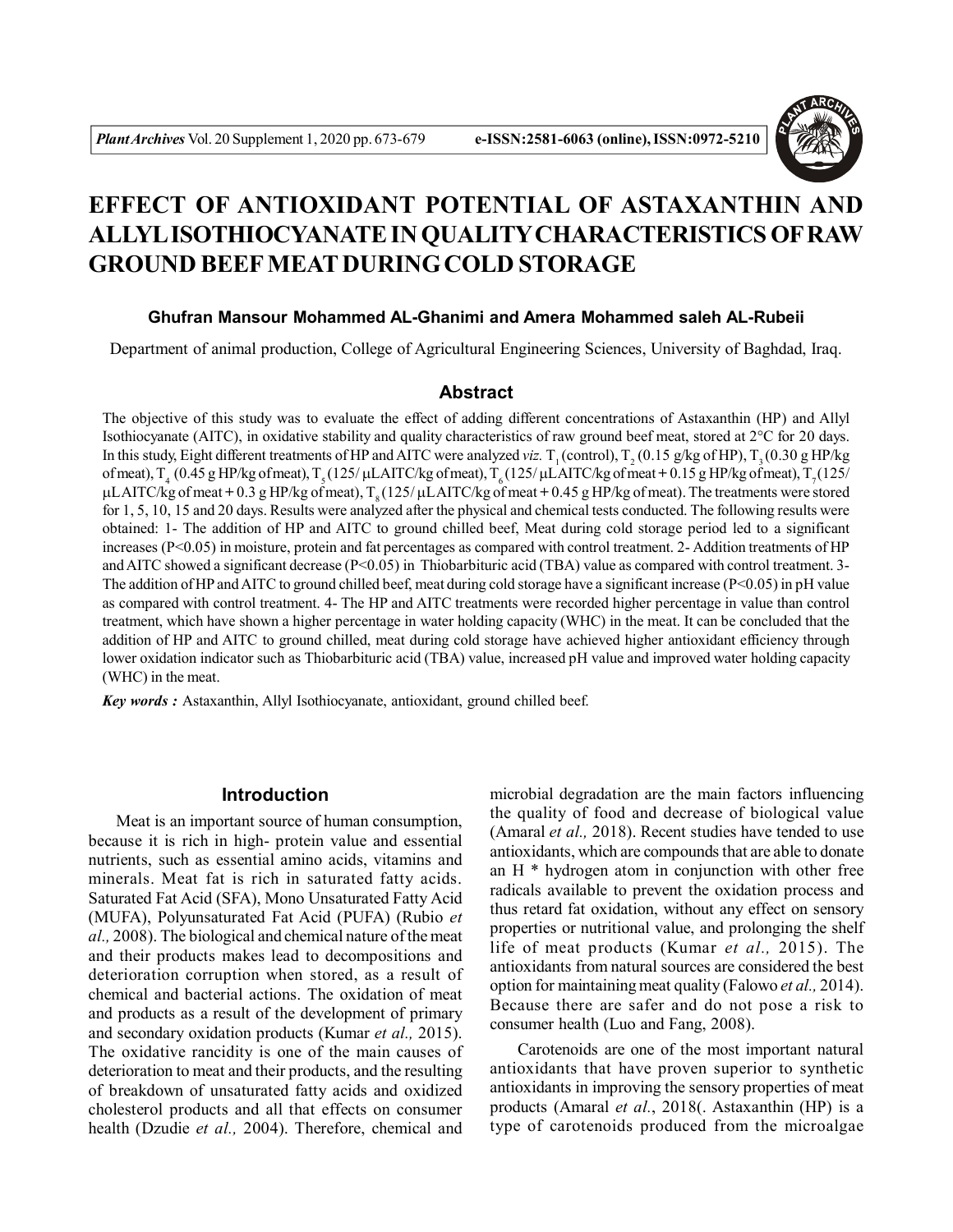*Haematococcus pluvialis*, one of the most important natural antioxidants that can be added to meat and their products and antioxidants with great effectiveness against fat oxidation. It is widely used in the food industry and also works to preserve protein from oxidation. Animals (Pogorzelska, *et al.,* 2018), in addition, Allyl Isothiocyanate (AITC), extracted from black and brown mustard seeds, is highly effective against spoilage bacteria in meat and their products and is widely used as an antibacterial agent (Chacon *et al.,* 2006). The aim of this study is to investigate the effectiveness of both HP and AITC as antioxidants and their contribution to improving the qualitative characteristics and undesirable flavors of ground fresh beef in cold storage.

## **Materials and Methods**

This study occurred in the laboratory of meat science and technology in the Department of Animal Production and animal nutrition laboratory for graduate studies in the Faculty of Agricultural Engineering Sciences University of Baghdad, leg meat were used from a local calf after the slaughter, was imported Astazanthin by Amazon From America, it is a soft red powder extracted from *Haematococcus Pluvialis* micro algae and AITC was imported from Sigma Aldrich Chemical Co., St. Louis, MO, USA, a liquid aromatic oily substance. The meat was refrigerated at a temperature of  $2^{\circ}$ C for (12-10) hours and cut by a sterile knife into small pieces with dimensions of 3-4 cm<sup>3</sup> to facilitate the subsequent chopping process by using sterile gloves, and chop the meat with an electric grinding machine and the meat pieces were homogenized together to ensure the distribution of the components of the meat Equally, then the weight of the meat was divided into eight parts with 2.5 kg per part and each part was treated with the special concentration of each subject according to the control treatment. The experiment included eight transactions according to the added concentrations of meat and the required tests were conducted after 1, 5, 10, 15 and 20 days of refrigerated storage at 2°C to the effect of the experiment treatment mentioned above on fat oxidation and the study quality of fresh ground. Chilled beef meat SAS used data analysis to study the effect of different transactions on the qualities studied according to a complete random design (CRD) for each period and compared the moral differences between averages to the Duncan multi-border test.

#### **Results and Discussion**

## **Chemical composition of fresh ground beef meat, stored by chilling**

#### **Moisture percentage**

Table 1 shows the effect of the interaction between different treatments and the storage period by refrigerating in the moisture percent of fresh ground beef meat, in this table show significant increase  $(P<0.05)$  in the moisture percent in  $T_{8}$  (125/ $\mu$ L/kg AITC+0.45g/kg HP) it has recorded the highest percent of protein (75.37%) in the storage period of 1 day, as compared with treatment  $T<sub>1</sub>$ (control) which gave the lowest moisture percent that reached 68.59% in the period of 20 days of storage, There were varying differences between treatments and different storage periods.

This study agree with several studies that indicated the high moisture percentage when adding some medicinal plants or their extracts Muhammad and Al-Rubeii (2018) also pointed out that the addition of anatoo seeds to the meat sausages by refrigeration led to the increase of moisture percent. The results of the study Soltanizadeh and Ghiasi-Esfahani (2015) showed that the addition of aloe vera extract to the beef burger led to increase the moisture percent in the burger. The addition of natural substances such as lotus leaf extract and barley which increased the moisture percent of processed pork (Huang *et al.,* 2011).

## **Protein percentage**

Table 2 explained the effect of the interaction between different treatments and the period of storage by refrigerating in the protein percent of fresh ground beef meat. We observed the significant effect  $(P > 0.05)$ for all addition (HP and AITC) treatments in percent of protein during the cold storage periods 1, 5, 10, 15 and 20 days respectively,  $T_{8}$  (125µL/kg AITC + 0.45g/kg HP) showed the highest protein percent for the period (20), (21.41%) as compared with treatment  $T_1$  (control), which recorded the lowest protein percent (17.03%) in the period of 1 day. The higher protein percent in treatments is due to the ability of HP and AITC to protect protein from oxidation and damage (Bortolotto *et al.,* 2018; Yamashita, 2018). Numerous studies have shown a higher protein percent when adding natural antioxidants. Feeding lambs on a dietary supplement to rapeseed oil, fish oil, black seed, yeast, carnosic acid, and various chemical forms of selenium have increased the protein percent of the meat and kept it from oxidation (Przybylski *et al.,* 2017). This result was agree with Huang *et al.*, (2011) and Soltanizadeh *et al.*, (2015) who showed that the lower percent value of protein increased period of storage, and increased in high concentration of addition materials, this agree with Muhammad and Al-Rubeii (2018).

#### **Fat percentage**

The result in table 3 showed the effect of the interaction between the different treatments and the periods of cold storage on the fat percentage in fresh ground beef meat, A significant decrease  $(P> 0.05)$  was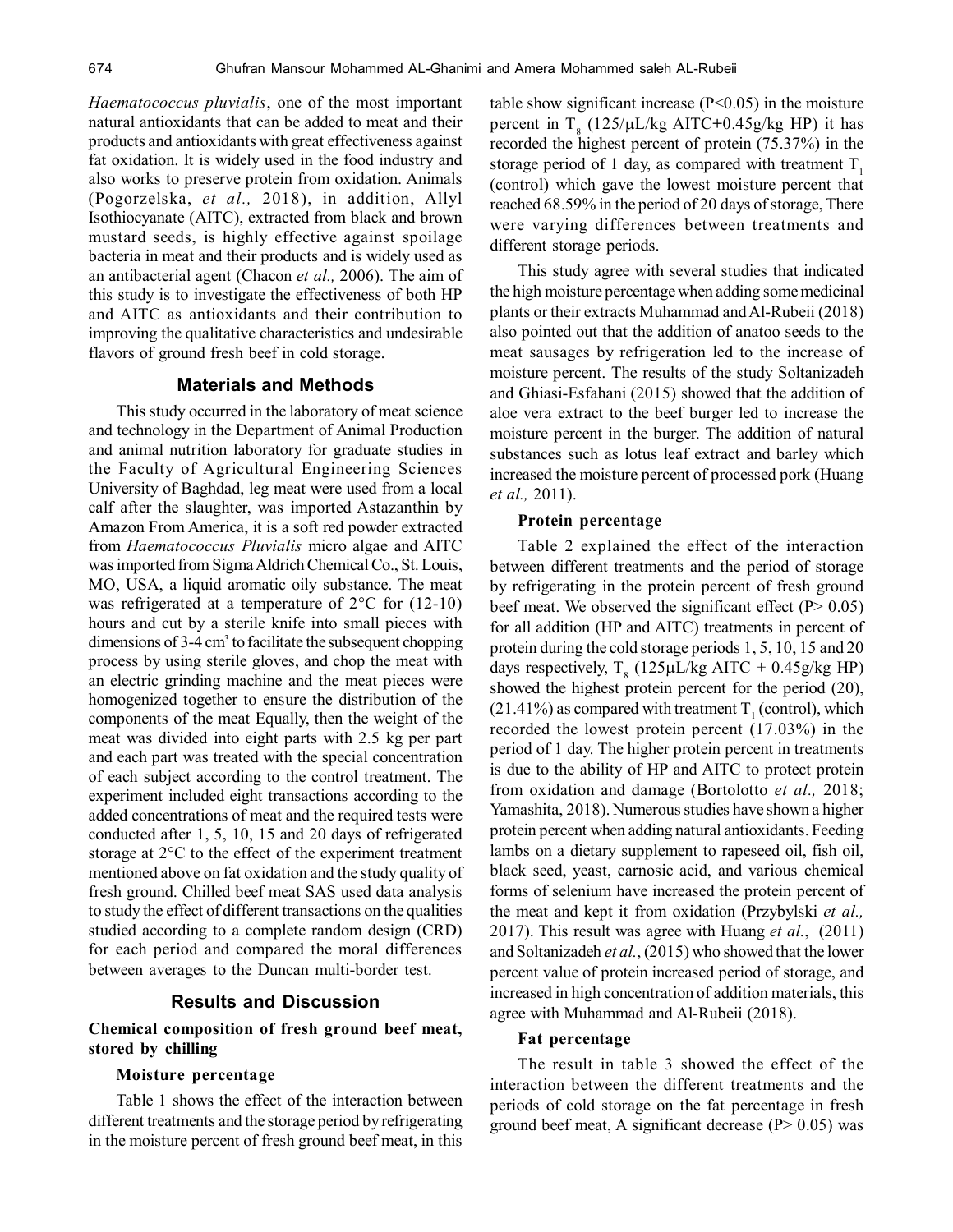| <b>Treatments</b> | Period of cold storage/day     |                                |                               |                                  |                                  |
|-------------------|--------------------------------|--------------------------------|-------------------------------|----------------------------------|----------------------------------|
|                   |                                | 5                              | 10                            | 15                               | 20                               |
| T.                | $74.57 \pm 0.3$ <sup>CDB</sup> | $73.63 \pm 0.12$ <sup>F</sup>  | $71.25 \pm 0.23$ <sup>G</sup> | $69.26 \pm 0.21$ <sup>MKIL</sup> | $68.59 \pm 0.2^{\rm M}$          |
| $T_{2}$           | $74.62 \pm 0.1$ <sup>CDB</sup> | $73.74 \pm 0.14$ <sup>FE</sup> | $71.27 \pm 0.14$ <sup>G</sup> | $69.33 \pm 0.13$ <sup>JKIL</sup> | $68.68 \pm 0.14$ <sup>ML</sup>   |
| $T_{\rm a}$       | $74.76 \pm 0.4^{\text{CAB}}$   | $73.8 \pm 0.35$ <sup>FE</sup>  | $71.35 \pm 0.36$ <sup>G</sup> | $69.52 \pm 0.2$ <sup>JHKI</sup>  | $68.87 \pm 0.21$ <sup>MKL</sup>  |
| $T_{\rm A}$       | $75.15 \pm 0.1^{AB}$           | $73.91 \pm 0.11$ <sup>FE</sup> | $71.48 \pm 0.18$ <sup>G</sup> | $69.63 \pm 0.17$ <sup>JHI</sup>  | $68.98 \pm 0.05$ <sup>MKL</sup>  |
| $T_{\epsilon}$    | $74.67 \pm 0.2$ <sup>CDB</sup> | $73.66 \pm 0.23$ <sup>FE</sup> | $71.32 \pm 0.21$ <sup>G</sup> | $69.36 \pm 0.25$ <sup>HKIL</sup> | $68.78 \pm 0.03$ <sup>ML</sup>   |
| T.                | $74.82 \pm 0.21^{\text{CAB}}$  | $73.83 \pm 0.44$ <sup>FE</sup> | $71.31 \pm 0.24$ <sup>G</sup> | $69.53 \pm 0.23$ <sup>JHKI</sup> | $68.96\pm0.09^{\text{IMKL}}$     |
| T.                | $75.21 \pm 0.31$ <sup>AB</sup> | $74.02 \pm 0.16$ FDE           | $71.42 \pm 0.15$ <sup>G</sup> | $69.83 \pm 0.12$ <sup>HI</sup>   | $69.21 \pm 0.12$ <sup>MKIL</sup> |
| $T_{8}$           | $75.37 \pm 0.22$ <sup>A</sup>  | $74.32 \pm 0.13^{\text{CDE}}$  | $71.57 \pm 0.11$ <sup>G</sup> | $70.03 \pm 0.16$ <sup>H</sup>    | $69.5 \pm 0.06$ <sup>JHKI</sup>  |

**Table 1:** The effect of the interaction between different treatments and the period of storage by refrigerating in the moisture percentage of fresh ground beef meat (mean  $\pm$  SE):

 $T_1$  (Control), $T_2$ (0.15 g/kg of HP),  $T_3$ (0.30 g/kg of HP),  $T_4$ (0.45 g/kg of HP),  $T_5$ (125/  $\mu$ L/kg AITC),  $T_6$ (125/  $\mu$ L/ kg AITC + 0.15 g of HP),  $T_7(125/\mu\text{L/kg} \text{AITC} + 0.3 \text{ g/kg} \text{ of HP})$ ,  $T_8(125/\mu\text{L/kg} \text{AITC} + 0.45 \text{ g/kg} \text{ of HP})$ .

**Table 2:** The effect of the interaction between different treatments and the period of storage by refrigerating in the Protein percentage of fresh ground beef meat (mean  $\pm$  SE):

| <b>Treatments</b> | Period of cold storage/day      |                                   |                                |                                |                                |
|-------------------|---------------------------------|-----------------------------------|--------------------------------|--------------------------------|--------------------------------|
|                   |                                 | 5                                 | 10                             | 15                             | 20                             |
| T                 | $17.03 \pm 0.11$ <sup>L</sup>   | $17.54 \pm 0.02$ <sup>UHK</sup>   | $19.03 \pm 0.3^F$              | $20.67 \pm 0.27^{\circ}$       | $20.65 \pm 0.13^{\circ}$       |
| $T_{2}$           | $17.2 \pm 0.1^{\text{LJK}}$     | $17.63 \pm 0.1^{\text{IGJH}}$     | $19.12 \pm 0.13$ <sup>F</sup>  | $20.75 \pm 0.11^{\circ}$       | $20.73 \pm 0.12^{\circ}$       |
| $T_{3}$           | $17.25 \pm 0.2^{\text{ILJK}}$   | $17.7 \pm 0.2$ <sup>IGH</sup>     | $19.27 \pm 0.3$ <sup>FE</sup>  | $20.86 \pm 0.23$ <sup>CB</sup> | $20.87 \pm 0.22$ <sup>CB</sup> |
| $T_{4}$           | $17.32 \pm 0.01^{\text{ILKJ}}$  | $17.93 \pm 0.01$ <sup>GH</sup>    | $19.43 \pm 0.02$ <sup>FE</sup> | $20.97 \pm 0.06$ <sup>CB</sup> | $21.03 \pm 0.02$ CAB           |
| $T_{\rm s}$       | $17.17 \pm 0.04$ <sup>LK</sup>  | $17.61 \pm 0.02$ <sup>IGJHK</sup> | $19.15 \pm 0.09$ <sup>F</sup>  | $20.75 \pm 0.04^{\circ}$       | $20.81 \pm 0.03$ <sup>CB</sup> |
| $T_{6}$           | $17.21 \pm 0.07$ <sup>LJK</sup> | $17.69 \pm 0.05$ <sup>IGH</sup>   | $19.39 \pm 0.08$ <sup>FE</sup> | $20.73 \pm 0.05^{\circ}$       | $20.93 \pm 0.12$ <sup>CB</sup> |
| $T_{7}$           | $17.27 \pm 0.12^{\text{ILJK}}$  | $17.92 \pm 0.12$ <sup>GH</sup>    | $19.6 \pm 0.13^E$              | $21.03 \pm 0.16^{\text{CAB}}$  | $21.22 \pm 0.1^{AB}$           |
| $T_{\rm 8}$       | $17.45 \pm 0.06^{\text{ILJK}}$  | $18.02 \pm 0.06$ <sup>G</sup>     | $20 \pm 0.06^p$                | $21.23 \pm 0.2$ <sup>AB</sup>  | $21.41 \pm 0.12^{\text{A}}$    |

The averages that carries different letters are significantly different (P>0.5) among them.

 $T_{1}$  (Control), $T_{2}(0.15 \text{ g/kg of HP})$ ,  $T_{3}(0.30 \text{ g/kg of HP})$ ,  $T_{4}(0.45 \text{ g/kg of HP})$ ,  $T_{5}(125/\mu\text{L/kg AITC})$ ,  $T_{6}(125/\mu\text{L/deg})$ 

kg AITC + 0.15 g of HP),  $T_7(125/\mu\text{L/kg} \text{AITC} + 0.3 \text{ g/kg} \text{ of HP})$ ,  $T_8(125/\mu\text{L/kg} \text{AITC} + 0.45 \text{ g/kg} \text{ of HP})$ .

observed in  $T_s$  (125µL/kg AITC + 0.45 g/kg of HP) it was recorded at  $(5.43\%)$  for 1 day period, while T<sub>1</sub> (control) was recorded the highest fat percentage at (8.02%) for the period 20 days. Were significant difference between treatments with different storage periods. The reason for the highest fat percent in the additives was due to the ability of natural additives to protect fat from oxidation and decomposition by preventing the formation of free radicals and Reactive Oxygen Species ROS (Jaworska *et al.,* 2016). This is normal because when the progresses storage period, moisture decreased and the incresed dry matter, which includes both protein, fat and ash, this is consistent with many previous studies (Soltanizadeh and Ghiasi-Esfahani, 2015; Muhammad & AL-Rubeii, 2018).

#### **Ash percentage**

In table 4 were observed the effect of the interaction between the treatments and the different storage periods on the ash percentage of ground fresh beef meat chilled

was recorded  $T_{8}$  (125µL/kg AITC + 0.45 g / kg of HP) the lowest significant  $(P< 0.05)$  (0.97%) in the ash percent in one day period in refrigerating storage, while control treatment  $(T_1)$  was recorded highest percent of ash (1.91%) in period 1 day. As of the same table, it was also found that there was a significant effect ( $p \le 0.05$ ) on the ash percent in freshly chopped veal for all treatments. And all periods of cold storage. There was a significant decrease in treatment T<sub>8</sub> (125 $\mu$ L / kg AITC + 0.45 g / kg of HP) it was recorded (0.97, 1.21, 1.34, 1.39 and 1.53) respectively for periods 1, 5, 10, 15 and 20 days sequentially followed by treatment  $T_7$  (125 $\mu$ L / kg AITC  $+ 0.3$  g / kg of HP) with ash percent of 1.02, 1.26, 1.42, 1.44 and 1,74%, respectively, for the same periods indicated above. Regarding the control treatment which increased significantly, it recorded 1.21, 1.49, 1.57, 1.74 and 1.91% respectively for the same treasury periods mentioned above. This is consistent with the results obtained by Muhammad & Al-Rubeii, 2018), as the concentration of natural additives increases, the ash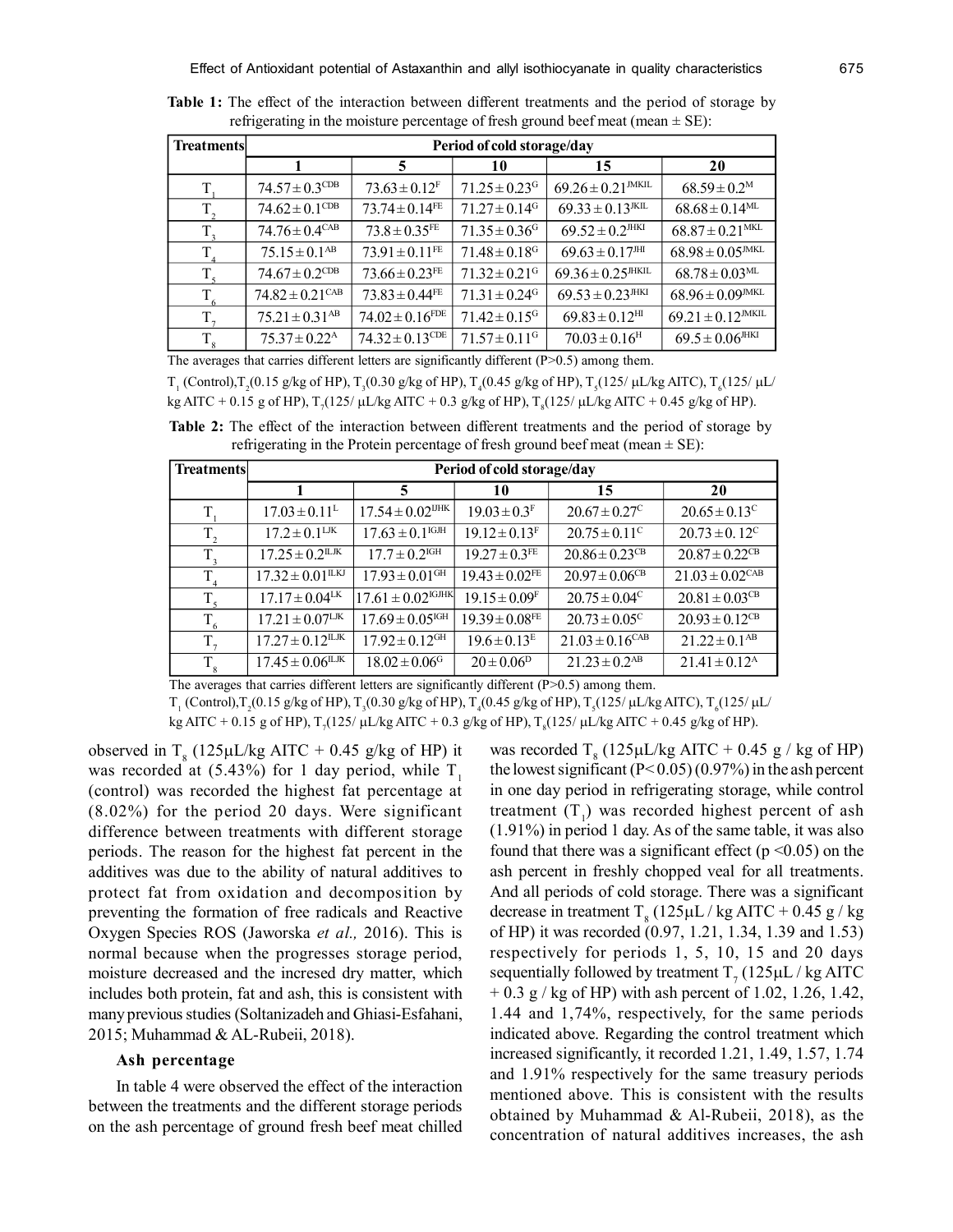| <b>Treatments</b> | Period of cold storage/day     |                                 |                                |                               |                                |  |
|-------------------|--------------------------------|---------------------------------|--------------------------------|-------------------------------|--------------------------------|--|
|                   |                                | 5                               | 10                             | 15                            | 20                             |  |
| T.                | $6.29 \pm 0.3$ <sup>JKI</sup>  | $6.58 \pm 0.3$ GJHFI            | $17.34 \pm 0.27^{\text{CEDB}}$ | $7.65 \pm 0.12$ CAB           | $8.02 \pm 0.13$ <sup>A</sup>   |  |
| $T_{2}$           | $6.2 \pm 0.21^{\text{LJK}}$    | $6.53 \pm 0.13$ <sup>GJHI</sup> | $7.28 \pm 0.11^{\text{CED}}$   | $7.52 \pm 0.3^{\text{CADB}}$  | $7.9 \pm 0.13$ <sup>AB</sup>   |  |
| $T_{3}$           | $6.03 \pm 0.22^{\text{LJK}}$   | $6.42 \pm 0.3$ <sup>HI</sup>    | $7.13 \pm 0.23$ CEDF           | $7.39 \pm 0.24^{\text{CEDB}}$ | $7.69 \pm 0.24$ <sup>CAB</sup> |  |
| $T_{\rm A}$       | $5.78 \pm 0.02^{\text{LMK}}$   | $6.31 \pm 0.02$ <sup>JKI</sup>  | $7.02 \pm 0.07^{\rm GEDF}$     | $7.21 \pm 0.04^{\text{CED}}$  | $7.53 \pm 0.22^{\text{CADB}}$  |  |
| $T_{\rm s}$       | $6.25 \pm 0.03$ <sup>JKI</sup> | $6.54 \pm 0.09$ <sup>GJHI</sup> | $7.22 \pm 0.05^{\text{CED}}$   | $7.48 \pm 0.05^{\text{CADB}}$ | $7.87 \pm 0.19$ <sup>AB</sup>  |  |
| $T_{6}$           | $6.13 \pm 0.12^{\text{LJK}}$   | $6.32 \pm 0.08$ <sup>JHKI</sup> | $7.13 \pm 0.02^{\text{CEDF}}$  | $7.38 \pm 0.18^{\text{CEDB}}$ | $7.56 \pm 0.28^{\text{CADB}}$  |  |
| $T_{7}$           | $5.75 \pm 0.1^{\text{LMK}}$    | $6.04 \pm 0.13^{\text{LJK}}$    | $6.89 \pm 0.16^{\text{GEHF}}$  | $7.01 \pm 0.14$ GEDF          | $7.13 \pm 0.14^{\text{CEDF}}$  |  |
| $T_{8}$           | $5.43 \pm 0.12^M$              | $5.67 \pm 0.06^{\text{LM}}$     | $6.33 \pm 0.2$ <sup>JHKI</sup> | $6.61 \pm 0.16$ GJHFI         | $6.83 \pm 0.03$ GEHFI          |  |

**Table 3:** The effect of the interaction between different treatments and the period of storage by refrigerating in the fat percentage of fresh ground beef meat (mean  $\pm$  SE):

 $T_1$  (Control), $T_2(0.15 \text{ g/kg of HP})$ ,  $T_3(0.30 \text{ g/kg of HP})$ ,  $T_4(0.45 \text{ g/kg of HP})$ ,  $T_5(125/\mu\text{L/kg ATC})$ ,  $T_6(125/\mu\text{L/deg})$ kg AITC + 0.15 g of HP),  $T_7(125/\mu\text{L/kg}$  AITC + 0.3 g/kg of HP),  $T_8(125/\mu\text{L/kg}$  AITC + 0.45 g/kg of HP).

**Table 4:** The effect of the interaction between different treatments and the period of storage by refrigerating in the Ash percentage of fresh ground beef meat (mean  $\pm$  SE):

| Treatments  | Period of cold storage/day        |                                    |                                     |                                     |                                     |  |
|-------------|-----------------------------------|------------------------------------|-------------------------------------|-------------------------------------|-------------------------------------|--|
|             |                                   | 5                                  | 10                                  | 15                                  | 20                                  |  |
| T.          | $1.21 \pm 0.12$ <sup>ORPSQN</sup> | $1.49 \pm 0.01$ <sup>KHGJLI</sup>  | $1.57 \pm 0.03$ <sup>FKHGJIE</sup>  | $1.74 \pm 0.03^{\text{CADE}}$       | $1.91 \pm 0.02^{\text{A}}$          |  |
| $T_{2}$     | $1.21 \pm 0.03$ <sup>ORPSQN</sup> | $1.44 \pm 0.03^{\text{KHMLI}}$     | $1.58 \pm 0.01$ <sup>FKHGJDIE</sup> | $1.66 \pm 0.1$ <sup>FCHGDBE</sup>   | $1.85 \pm 0.01$ <sup>AB</sup>       |  |
| $T_{\rm a}$ | $1.17 \pm 0.04^{\rm RPSTQ}$       | $1.41 \pm 0.02$ <sup>OKMJLIN</sup> | $1.55 \pm 0.02$ <sup>FKHGJLIE</sup> | $1.62 \pm 0.02$ <sup>FCHGDIE</sup>  | $1.79 \pm 0.02^{\text{CADB}}$       |  |
| $T_{\rm A}$ | $1.11 \pm 0.03$ <sup>RST</sup>    | $1.39 \pm 0.02$ <sup>OKPMJLN</sup> | $1.52 \pm 0.07$ <sup>FKHGJLI</sup>  | $1.59 \pm 0.04$ <sup>FKHGJDIE</sup> | $1.73 \pm 0.02$ <sup>FCADBA</sup>   |  |
| $T_{\rm s}$ | $1.21 \pm 0.01^{\text{ORPSQ}}$    | $1.44 \pm 0.09^{KHMJLI}$           | $1.54 \pm 0.02$ <sup>FKHGJLIE</sup> | $1.67 \pm 0.05^{\text{FCGDBE}}$     | $1.87 \pm 0.09$ <sup>AB</sup>       |  |
| $T_{6}$     | $1.13 \pm 0.11^{RSTQ}$            | $1.36 \pm 0.03$ <sup>OKPMLN</sup>  | $1.496 \pm 0.02$ <sup>KHGJLI</sup>  | $1.61 \pm 0.02$ <sup>FCHGJDIE</sup> | $1.81 \pm 0.03^{\text{CAB}}$        |  |
| $T_{\tau}$  | $1.02 \pm 0.1$ <sup>ST</sup>      | $1.26 \pm 0.1^{\text{ORPMQN}}$     | $1.42 \pm 0.11^{KMLI}$              | $1.44 \pm 0.01^{\text{KHMLI}}$      | $1.74 \pm 0.1^{\text{CADE}}$        |  |
| $T_{\rm g}$ | $0.97 \pm 0.11$ <sup>T</sup>      | $1.21 \pm 0.05^{\text{ORPSQN}}$    | $1.34 \pm 0.2^{\text{OPMLQN}}$      | $1.39 \pm 0.03^{\text{OKPMJLIN}}$   | $1.53 \pm 0.02$ <sup>FKHGJLIE</sup> |  |

The averages that carries different letters are significantly different  $(P>0.5)$  among them.

 $T_{1}$  (Control), $T_{2}(0.15$  g/kg of HP),  $T_{3}(0.30$  g/kg of HP),  $T_{4}(0.45$  g/kg of HP),  $T_{5}(125/ \mu L/kg$  AITC),  $T_{6}(125/ \mu L/kg$  AITC +  $0.15$ g of HP),  $T_7(125/\mu\text{L/kg} \text{AITC} + 0.3 \text{ g/kg of HP})$ ,  $T_8(125/\mu\text{L/kg} \text{AITC} + 0.45 \text{ g/kg of HP})$ .

percent increases (Huang *et al.,* 2011; Soltanizadeh and Ghiasi-Esfahani, 2015; Muhammad & Al-Rubeii, 2018).

#### **pH value**

Table 4 shows the effect of the interaction between the treatments and the different storage periods on the pH value of freshly ground beef, Treatment T<sub>8</sub> (125 $\mu$ L/ kg AITC + 0.45 g/kg of HP) has significantly ( $p \le 0.05$ ) exceeded the pH value it was recorded the highest pH value (6.1%) in the 20-day period, while control treatment  $T<sub>1</sub>$  was recorded the lowest significant difference in pH value of (5.53%) in the 1-day period. There were significant differences between treatments for different storage periods.

The reason for the low pH in the early storage periods can be attributed rapid activity of calpain-µ and cathepsins, or because of reduced meat water retention (Li *et al.,* 2014). As well as the decomposition of meat proteins with the progress of the storage period, which causes the rise of nitrogenous compounds (Muhammad  $&$  AL- Rubeii., (2018). These results are consistent with those of Muhammad & AL-Rubeii (2018) and Falowo *et al.,* (2017).

#### **Thiobarbituric acid**

The results of table 6 indicated a significant decrease (P<0.05) in the value Thiobarbituric acid (TBA) (0.14 mg malonealdehyde/Kg meat) in treatment  $T_{\text{g}}$  (125µL AITC/kg of meat  $+ 0.45$  g HP/kg of meat) as compared with  $T_1$  control treatment has significant increase (0.7) mg malonealdehyde/Kg meat) in 1 day period, Significant differences were observed between the treatments and for different storage periods.

From the same table, there is a decrease in the value of TBA in treatment  $T_s$  (125µL AITC/kg of meat + 0.45 g HP/kg of meat) compared with all treatments and for all storage periods 1, 5, 10, 15 and 20 days, respectively, which has recorded 0.14, 0.6, 0.91, 1.28 and 1.56 mg malonealdehyde/Kg meat, respectively. Followed by  $T<sub>z</sub>$  $(125\mu L AITC/kg of meat + 0.3 g HP/kg of meat)$ . Which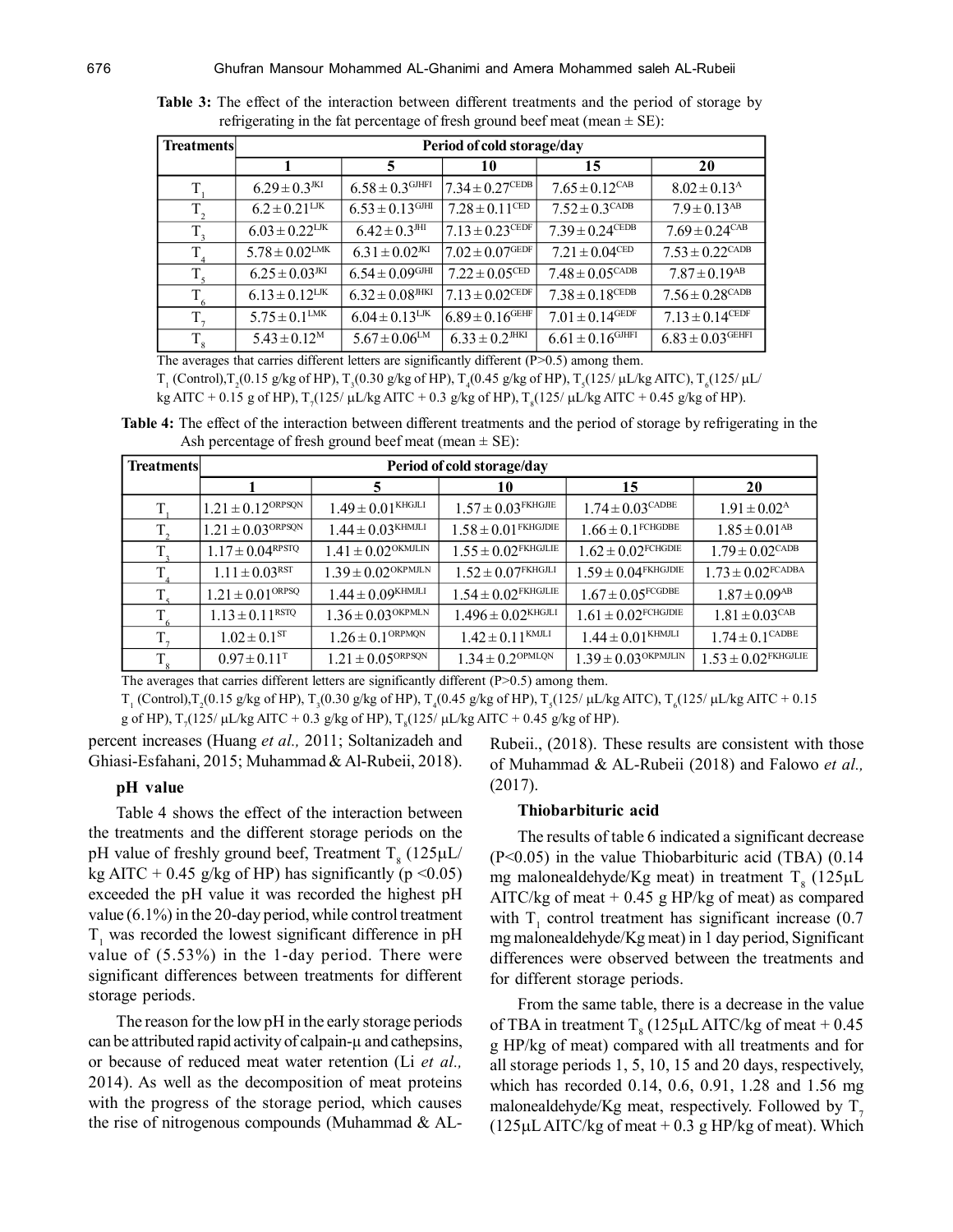**Table 5:** The effect of the interaction between different treatments and the period of storage by refrigerating in pH value of fresh ground beef meat (mean  $\pm$  SE):

| <b>Treatments</b> | Period of cold storage/day            |                                      |                                      |                                    |                                    |  |
|-------------------|---------------------------------------|--------------------------------------|--------------------------------------|------------------------------------|------------------------------------|--|
|                   |                                       | 5                                    | 10                                   | 15                                 | 20                                 |  |
| T,                | $5.53 \pm 0.03$ <sup>s</sup>          | $5.69 \pm 0.01^{\text{MNNOL}}$       | $5.76 \pm 0.13^{\text{NOLMP}}$       | $5.83\pm0.02^{\text{GKHILJM}}$     | $15.89 \pm 0.01$ GKHFIDLJE         |  |
| $T_{2}$           | $5.62 \pm 0.03^{RSQ}$                 | $5.74 \pm 0.04^{NOQMP}$              | $5.78 \pm 0.02^{KNOLJ\overline{MP}}$ | $5.84 \pm 0.04^{\text{GKHFLJM}}$   | $5.94 \pm 0.01$ HIG                |  |
| $T_{3}$           | $5.68 \pm 0.03^{\text{ROQP}}$         | $5.79 \pm 0.01$ KNIOLJMP             | $5.82 \pm 0.05$ GKHNILJM             | $5.89 \pm 0.03$ GKHFIDLJE          | $5.97 \pm 0.03$ <sup>GCHFDBE</sup> |  |
| $T_{4}$           | $15.73 \pm 0.07^{NOQMP}$              | $5.86 \pm 0.03$ GKHFIDLJME           | $5.88 \pm 0.03$ GKHFIDLJE            | $5.92 \pm 0.02^{\text{GCHFIDBE}}$  | $6.05 \pm 0.04^{AB}$               |  |
| $T_{\rm s}$       | $5.57 \pm 0.01$ <sup>RS</sup>         | $5.73 \pm 0.02^{NOQMP}$              | $5.77 \pm 0.02$ <sup>KNOLMP</sup>    | $5.85\pm0.01^{\text{GKHFLJME}}$    | $5.94 \pm 0.07^{\text{GCHFDBE}}$   |  |
| $T_{6}$           | $5.66 \pm 0.02^{\text{RQP}}$          | $5.76 \pm 0.02^{\text{NOLMP}}$       | $5.81 \pm 0.02$ <sup>GKHFIDJE</sup>  | $5.90 \pm 0.05^{\text{MNOKL}}$     | $5.98 \pm 0.02^{\text{CADE}}$      |  |
| $T_{7}$           | $15.74 \pm 0.05^{NOQMP}$              | $5.88 \pm 0.05$ <sup>GKHFIDLJE</sup> | $5.91 \pm 0.05^{\text{GCHFIDJE}}$    | $5.93 \pm 0.02$ <sup>GCHFDBE</sup> | $6.04 \pm 0^{CAB}$                 |  |
| $T_{8}$           | $5.77 \pm 0.05^{K N \overline{OLMP}}$ | $5.71 \pm 0.01$ <sup>GCHFDBE</sup>   | $5.95 \pm 0.02^{\text{GCFDBE}}$      | $5.99 \pm 0.01^{\text{CADB}}$      | $6.1 \pm 0.03^{\rm A}$             |  |

 $T_{1}$  (Control), $T_{2}(0.15 \text{ g/kg of HP})$ ,  $T_{3}(0.30 \text{ g/kg of HP})$ ,  $T_{4}(0.45 \text{ g/kg of HP})$ ,  $T_{5}(125/\mu\text{L/kg AITC})$ ,  $T_{6}(125/\mu\text{L/kg AITC} + 0.15 \text{ g/kg}$ of HP), T<sub>7</sub>(125/ μL/kg AITC + 0.3 g/kg of HP), T<sub>8</sub>(125/ μL/kg AITC + 0.45 g/kg of HP).

**Table 6:** The effect of the interaction between different treatments and the period of storage by refrigerating in thiobarbituric acid values of fresh ground beef meat (mean  $\pm$  SE):

| Treatments  | Period of cold storage/day    |                                 |                                 |                                 |                                |
|-------------|-------------------------------|---------------------------------|---------------------------------|---------------------------------|--------------------------------|
|             |                               | 5                               | 10                              | 15                              | 20                             |
| T           | $0.70 \pm 0.05^{PQ}$          | $1.82 \pm 0.08$ <sup>RS</sup>   | $2.07 \pm 0.03^{\rm D}$         | $2.8 \pm 0.05^{\rm B}$          | $3.16 \pm 0.05^{\text{A}}$     |
| $T_{2}$     | $0.46 \pm 0.03$ <sup>RS</sup> | $1.33 \pm 0.08$ <sup>MJLK</sup> | $1.4 \pm 0.1$ <sup>IJK</sup>    | $1.77 \pm 0.15$ <sup>FGE</sup>  | $2.09 \pm 0.15^{\rm D}$        |
| $T_{3}$     | $0.35 \pm 0.05$ <sup>TS</sup> | $1.16 \pm 0.10^{MNL}$           | $1.3 \pm 0.12$ <sup>MLK</sup>   | $1.64 \pm 0.1$ <sup>GH</sup>    | $1.88 \pm 0.05$ <sup>FDE</sup> |
| $T_{\rm A}$ | $0.24 \pm 0.03$ <sup>T</sup>  | $0.89 \pm 0.05^{pQ}$            | $1.16 \pm 0.05^{\text{MNL}}$    | $1.38 \pm 0.03^{\text{IGLK}}$   | $1.68 \pm 0.05$ <sup>FGH</sup> |
| T.          | $0.47 \pm 0.04^{\text{FGE}}$  | $1.6 \pm 0.05^{\text{IGH}}$     | $1.81 \pm 0.07$ <sup>FGE</sup>  | $1.95 \pm 0.05^{DE}$            | $2.32 \pm 0.07^{\circ}$        |
| $T_{6}$     | $0.24 \pm 0^T$                | $1.04 \pm 0.07$ <sup>NO</sup>   | $1.37 \pm 0.02$ <sup>IJLK</sup> | $1.53 \pm 0.033$ <sup>IJH</sup> | $1.8 \pm 0.04^{\text{FGE}}$    |
| T,          | $0.18 \pm 0^{T}$              | $0.93 \pm 0.05^{\circ}$         | $1.11 \pm 0.06^{\text{MNO}}$    | $1.29 \pm 0.03$ <sup>MLK</sup>  | $1.6 \pm 0.08$ <sup>IGH</sup>  |
| $T_{8}$     | $0.14 \pm 0.01$ <sup>T</sup>  | $0.6 \pm 0.08^{RQ}$             | $0.91 \pm 0.06^{pQ}$            | $1.28 \pm 0.13$ <sup>MLK</sup>  | $1.56 \pm 0.1$ <sup>IGH</sup>  |

The averages that carries different letters are significantly different (P>0.5) among them.

 $T_{1}$  (Control), $T_{2}(0.15 \text{ g/kg of HP})$ ,  $T_{3}(0.30 \text{ g/kg of HP})$ ,  $T_{4}(0.45 \text{ g/kg of HP})$ ,  $T_{5}(125/\mu\text{L/kg AITC})$ ,  $T_{6}(125/\mu\text{L/deg})$ 

kg AITC + 0.15 g of HP),  $T_7(125/\mu\text{L/kg} \text{AITC} + 0.3 \text{ g/kg} \text{ of HP})$ ,  $T_8(125/\mu\text{L/kg} \text{AITC} + 0.45 \text{ g/kg} \text{ of HP})$ .

recorded 0.18, 0.93, 1.11, 1.29 and 1.6 mg malonealdehyde/Kg meat, respectively, for the same periods described above, The highest TBA values were recorded in the control treatment  $T_1$ , and for all the above mentioned storage periods as 0.70, 1.82, 2.07, 2.8 and 3.16 mg malonealdehyde/Kg meat respectively. This is consistent with the results of Falowo *et al.,* (2017) which indicated a decrease in TBA value by increasing the concentration of additives when studying the antioxidant effect of Moringa oleifera and Bidens pilosa leaf extract on the physical and chemical properties of minced beef and cold storage for 6 days at  $4^{\circ}$ C. which is one of the by-products of oxidation of fats in meat and meat products due to the breakdown of peroxides. The gradual rise in the value of TBA during periods of cold storage of meat is normal as a result of oxidative processes and the production of free radicals and ROS and peroxides etc. (Amaral *et al.,* 2018; Maqsood *et al.,* 2015). The addition of HP to meat reduced the value of TBA at the progresses storage. The HP's ability to suppress free radicals and

compounds from lipid oxidation and HP. It has two asymmetric carbon atoms in place  $(3, 3)$  with the hydroxyl group (HO<sup>-</sup>) of HP which reacts with fatty acids. (Ambati *et al.,* 2014).

The mixing of HP with ally iso-thiocyanate has delayed the process of fat oxidation further AITC is one of the phenolic compounds, and there is many studies explained the phenolic compounds were extract from different plant sources lead to important and essential role in prevent oxidative because it protect the protein from decomposition bacterial and oxidative (Delaquis *et al.,* 1999; Brewer, 2003). The decrease in acid values in HP treatments may be due to its antioxidant properties (Yamashita, 2013). It is also highly effective for removing free radicals by possessing a methyl group along the pol in chain of the ring which helps break the chain of oxidation reaction due to the ability of these substances to give a hydrogen atom to a fatty acid (Liu, 2018; Pogorzelska *et al.,* 2018). The addition of natural antioxidants reduces the concentration of malone aldehyde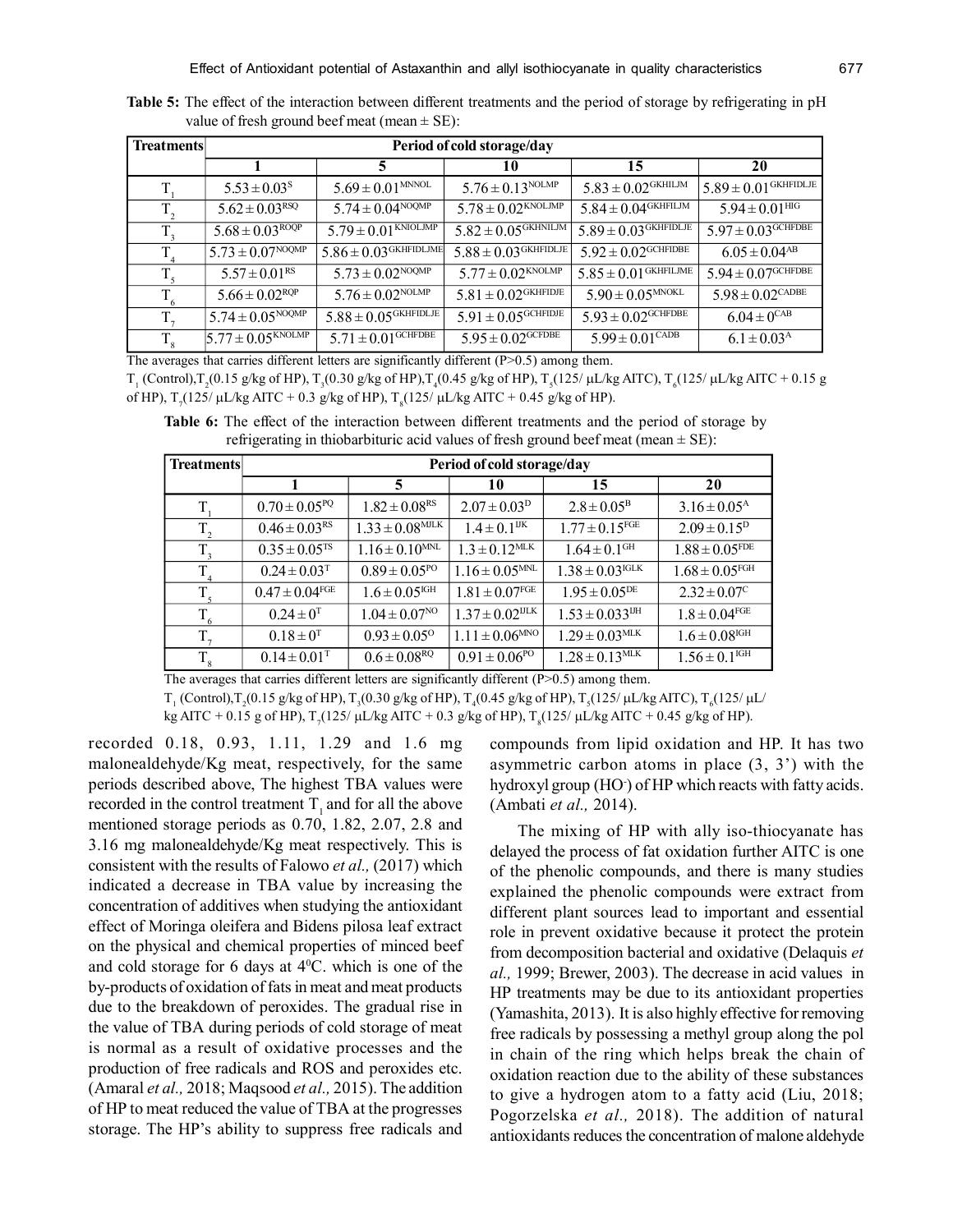| <b>Treatments</b> | Period of cold storage/day    |                                |                                |                                |                                |  |
|-------------------|-------------------------------|--------------------------------|--------------------------------|--------------------------------|--------------------------------|--|
|                   |                               | 5                              | 10                             | 15                             | 20                             |  |
| T                 | $40.72 \pm 0.27$ <sup>F</sup> | $37.29 \pm 0.23^{\text{L}}$    | $33.53 \pm 0.07^s$             | $29.85 \pm 0.03$ <sup>sw</sup> | $27.5 \pm 0.1^x$               |  |
| $T_{2}$           | $42.20 \pm 0.01^{\rm D}$      | $39.35 \pm 0.01$ <sup>I</sup>  | $37.15 \pm 0.07^{\text{L}}$    | $33.31 \pm 0.1^s$              | $31.91 \pm 0.16$ <sup>U</sup>  |  |
| $T_{3}$           | $42.80 \pm 0.11$ <sup>c</sup> | $39.80 \pm 0.07$ <sup>H</sup>  | $37.97 \pm 0.07$ <sup>K</sup>  | $34.49 \pm 0.03$ <sup>Q</sup>  | $32.56 \pm 0.04$ <sup>T</sup>  |  |
| T                 | $42.99 \pm 0.23^{\circ}$      | $40.81 \pm 0.11^F$             | $38.08 \pm 0.03^{\rm K}$       | $36.21 \pm 0.06^{\circ}$       | $33.73 \pm 0.13$ <sup>RS</sup> |  |
| $T_{\zeta}$       | $41.8 \pm 0.23$ <sup>DE</sup> | $38.97 \pm 0.21$ <sup>II</sup> | $36.66 \pm 0.28$ <sup>MN</sup> | $34.02 \pm 0.13^R$             | $30.32 \pm 0.21$ <sup>V</sup>  |  |
| $T_{6}$           | $43.23 \pm 0.02^{\circ}$      | $41.57 \pm 0.2$ <sup>E</sup>   | $38.84 \pm 0.13$ <sup>J</sup>  | $36.13 \pm 0.06^{\circ}$       | $35.15 \pm 0.25^{\rm P}$       |  |
| $T_{\tau}$        | $43.81 \pm 0.20^{\rm B}$      | $43.02 \pm 0.10^{\circ}$       | $39.04 \pm 0.1$ <sup>II</sup>  | $36.86 \pm 0.25^{\text{LM}}$   | $35.22 \pm 0.12^P$             |  |
| $T_{8}$           | $45.16 \pm 0.06^{\rm A}$      | $44.01 \pm 0.03^{\rm B}$       | $40.27 \pm 0.02$ <sup>G</sup>  | $37.09 \pm 0.12^{\text{L}}$    | $36.41 \pm 0.19^{NO}$          |  |

**Table 7:** The effect of the interaction between different treatments and the period of storage by refrigerating in Water Holding Capacity WHC of fresh ground beef meat (mean  $\pm$  SE):

 $T_{1}$  (Control), $T_{2}(0.15$  g/kg of HP),  $T_{3}(0.30$  g/kg of HP),  $T_{4}(0.45$  g/kg of HP),  $T_{5}(125/ \mu L/kg$  AITC),  $T_{6}(125/ \mu L/$ kg AITC + 0.15 g of HP),  $T_7(125/\mu\text{L/kg} \text{AITC} + 0.3 \text{ g/kg of HP})$ ,  $T_8(125/\mu\text{L/kg} \text{AITC} + 0.45 \text{ g/kg of HP})$ .

in fats chilled beef at 4°C for 11 days (Cando *et al.,* 2014). This is consistent with the results of AL-Rubeii et al (2009), Muhammad & AL-Rubeii (2018). The US specification indicates that the maximum permissible of thiobarbituric acid values are 2 mg malone dialdehyde / kg flesh proposed for quality (FSIS, 2000).

## **Water Holding Capacity WHC**

Table 7 shows the effect of the interaction between the treatments and the different storage periods in WHC percentage of ground fresh beef, significant treatment T8 (P < 0.05) (125 $\mu$ L / kg AITC + 0.45 g / kg of HP) was recorded the highest WHC percentage (45.16%) in the period 1 day compared with control treatment  $T_1$ , which recorded the lowest significant difference  $(0.05 \text{ P} \leq)$ (27.5%) In the 20-day period, in the same table, there were significant differences between the treatments for different storage periods. This is due to the ability of the active compounds added with the treatments to protect meat proteins from oxidation and decomposition Soltanizadeh *et al.,* (2014) confirmed that natural additives protect protein and improve WHC with increase the concentration of natural additives. Viuda-Martos et al (2015) also pointed out that the reason for the rise in WHC% is that these compounds contributed to raising the pH of treated meat, which increased WHC. This is consistent with the results of Muhammad & Al-Rubeii (2018).

## **Conclusion**

From the results obtained from this study we can conclude that the addition of HP and AITC to ground fresh beef which chilled stored resulted in increased moisture, protein and fat percent and led to a significant improvement in pH meat WHC percent for ground beef and decreased oxidation indicators TBA.

# **References**

- AI-Rubeii, A.M.S., M.T. AI-Kaisey and M.J. Khadom (2009). Effect of Some Natural and Synthetic Antioxidants on Ground Beef Meat During Cold Storage. *Alex. J. Ft. Sci. & Technol*., **6(1):**1-16.
- Amaral, A.B., M.V. Silva, S.C. da and Lannes and S. da (2018). 'Lipid oxidation in meat: mechanisms and protective factors-a review'. *Food Science and Technology*, **38(1):** 1-15.
- Ambati, R.R., P.S. Moi, S. Ravi and R.G. Aswathanarayana (2014). Astaxanthin: Sources, extraction, stability, biological activities and its commercial applications-A review. *Marine Drugs*, **12(1):** 128-152.
- Bortolotto, F.C.K., S.P.C. Ceccoti, P.B. Orso, H.L. Wolupeck, R.A. Holley, F.B. Luciano and R.E.F. Macedo de. (2018). Combined effects of garlic essential oil and allyl isothiocyanate against Escherichia coli O157:H7 in vitro and in pork sausage. *Ciência Rural*, **48(10):**1-6.
- Brewer, S. (2003). 'Preserving Beef Quality with Natural Antioxidants', 2.
- Cando, D., D. Morcuende, M. Utrera and M. Estévez (2014). Phenolic-rich extracts from Willowherb (*Epilobium hirsutum* L.) inhibit lipid oxidation but accelerate protein carbonylation and discoloration of beef patties. *European Food Research and Technology*, **238(5):** 741-751.
- Chacon, P.A., R.A. Buffo and R.A. Holley (2006). 'Inhibitory effects of microencapsulated allyl isothiocyanate (AIT) against Escherichia coli O157:H7 in refrigerated, nitrogen packed, finely chopped beef'. *International Journal of Food Microbiology*, **107(3):** 231-237.
- Delaquis, P. J., S.M. Ward, R.A. Holley, M.C. Cliff and G. Mazza (1999). Microbiological, chemical and sensory properties of pre cooked roast beef preserved with horseradish essential oil. *Journal of food science*, **64(3):** 519-524.
- Dzudie, T., C.P. Kouebou, J.J. Essia-Ngang and C.M.F. Mbofung (2004). Lipid sources and essential oils effects on quality